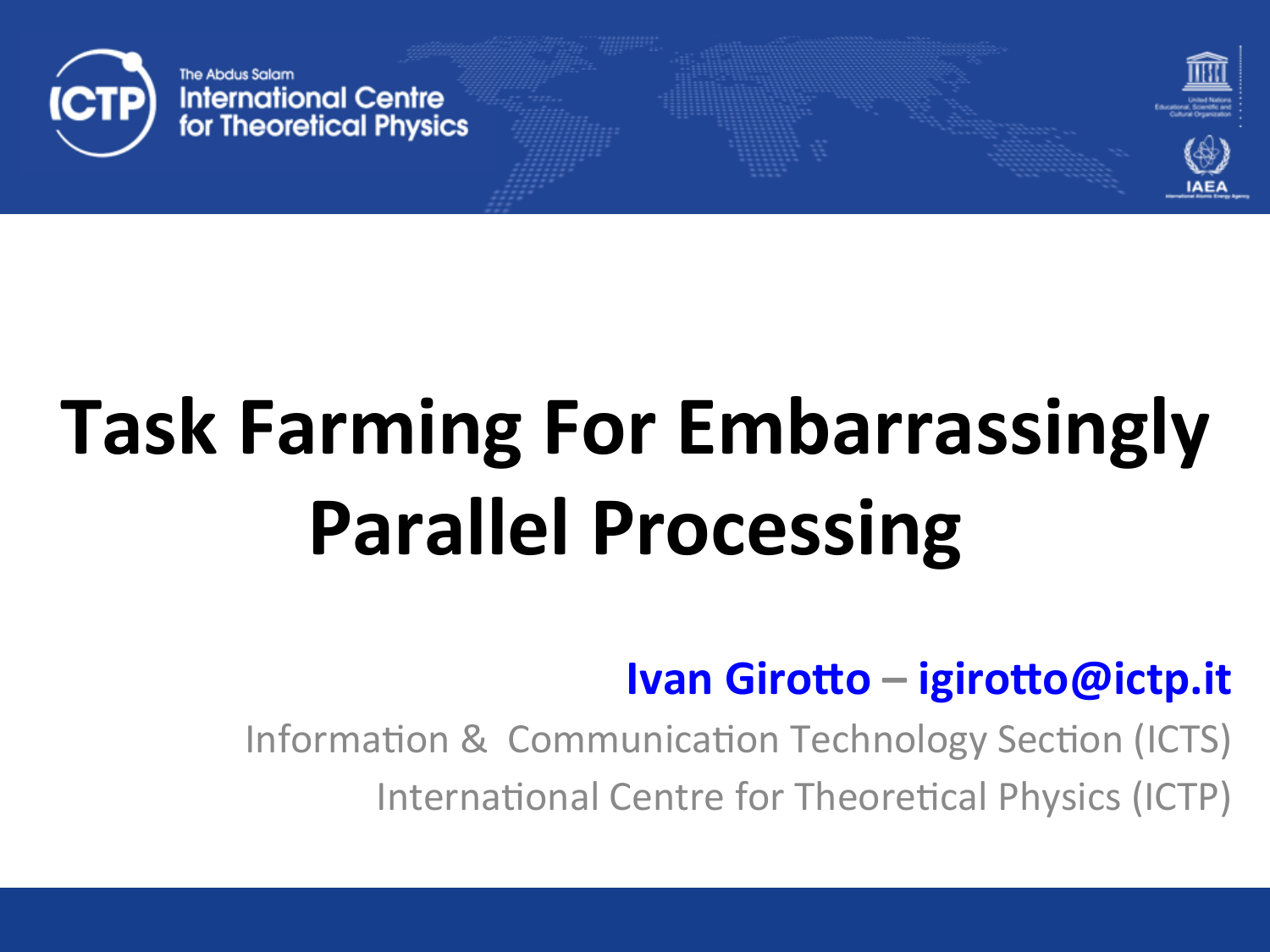

#### Multi-core system Vs Serial Programming



# Xeon E5650 hex-core processors  $(12GB - RAM)$

**Ivan Girotto** igirotto@ictp.it

**Task Farming For Embarrassingly Parallel Processing**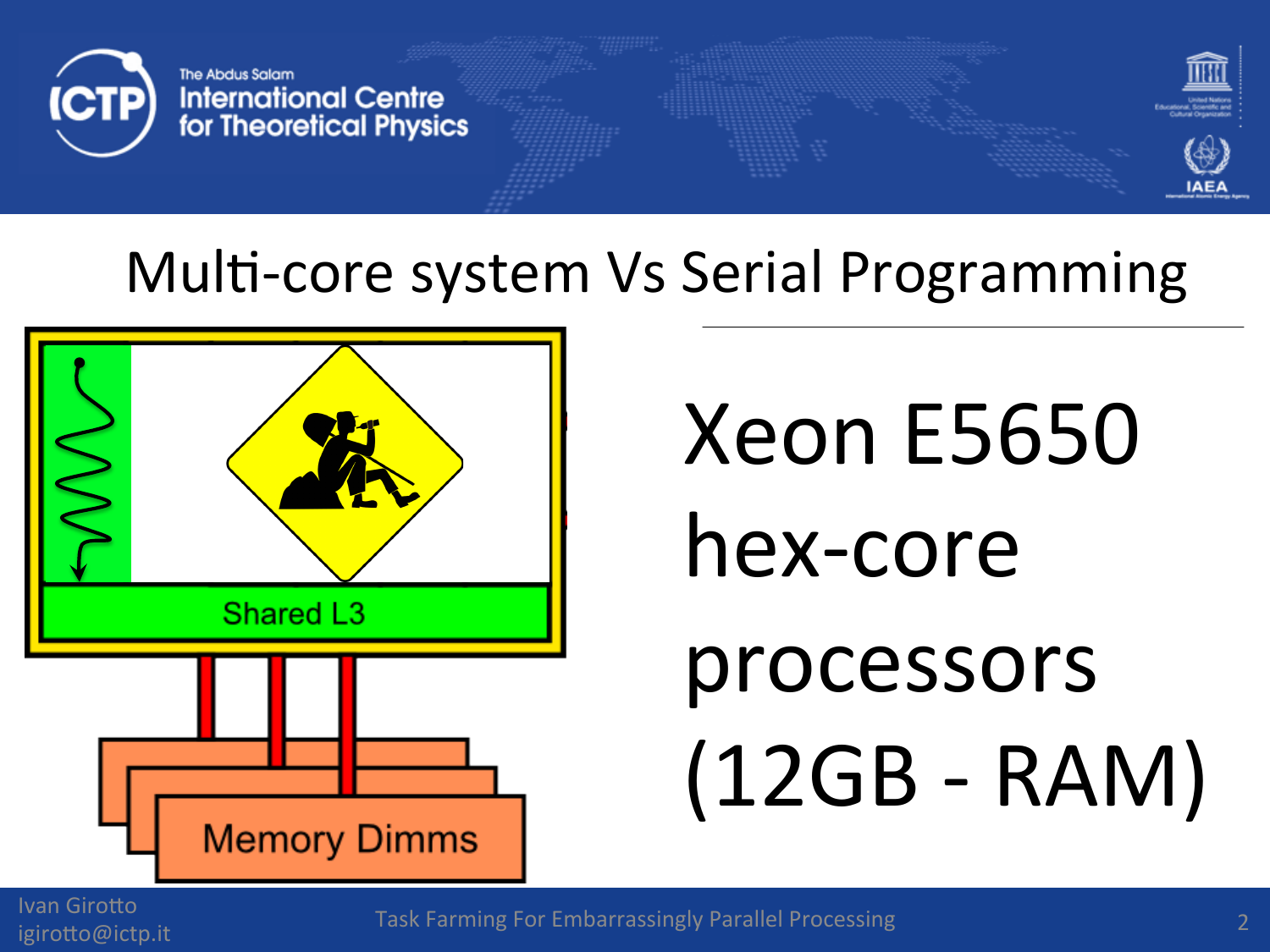



### Multi-core system Vs // Programming



**Xeon E5650** hex-core processors  $(12GB - RAM)$ 

**Ivan Girotto** igirotto@ictp.it

**Task Farming For Embarrassingly Parallel Processing**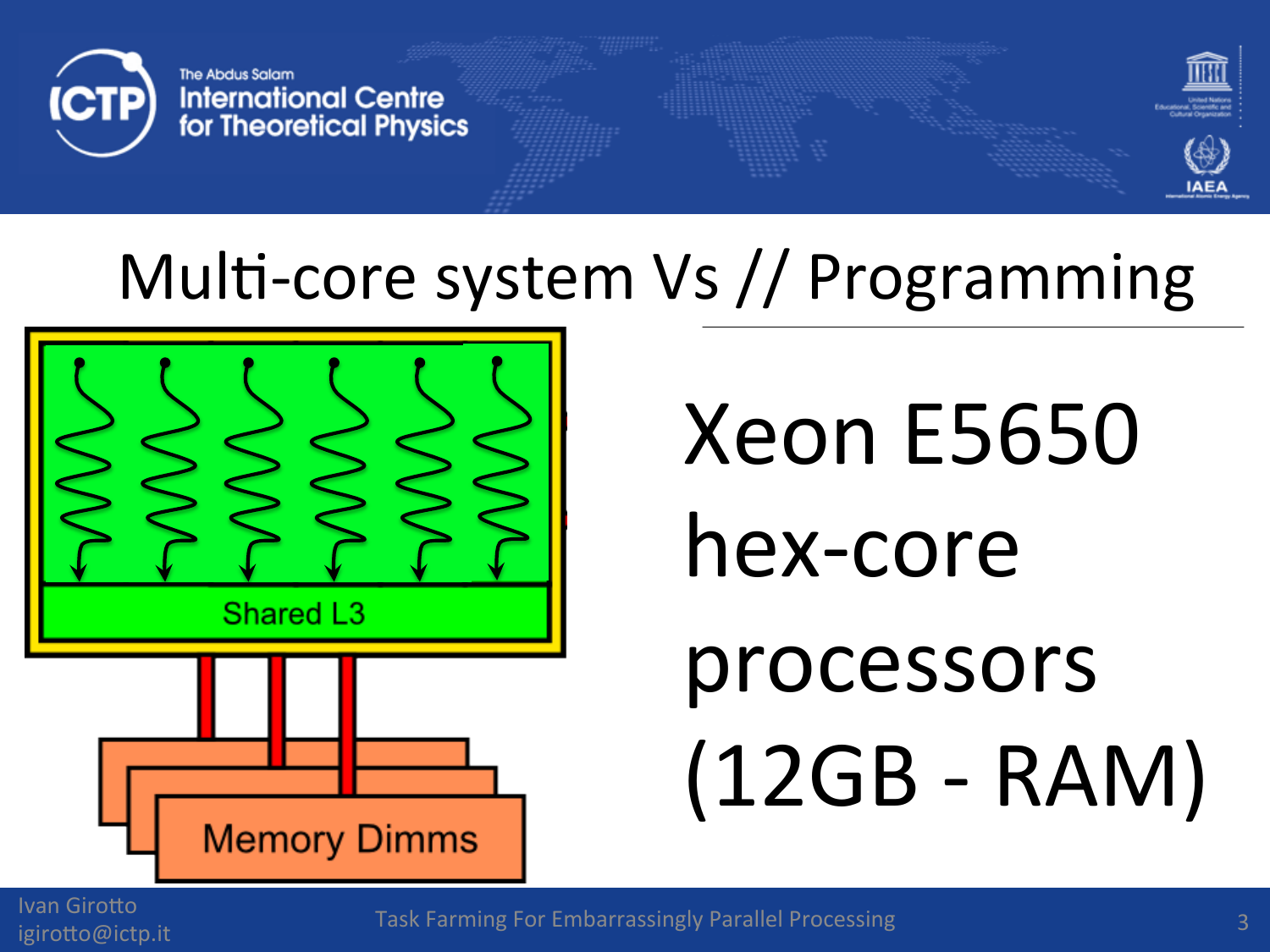

#### The Abdus Salam **International Centre** for Theoretical Physics







**Ivan Girotto** 

ivan Ghotto<br>
igirotto@ictp.it **Task Farming For Embarrassingly Parallel Processing**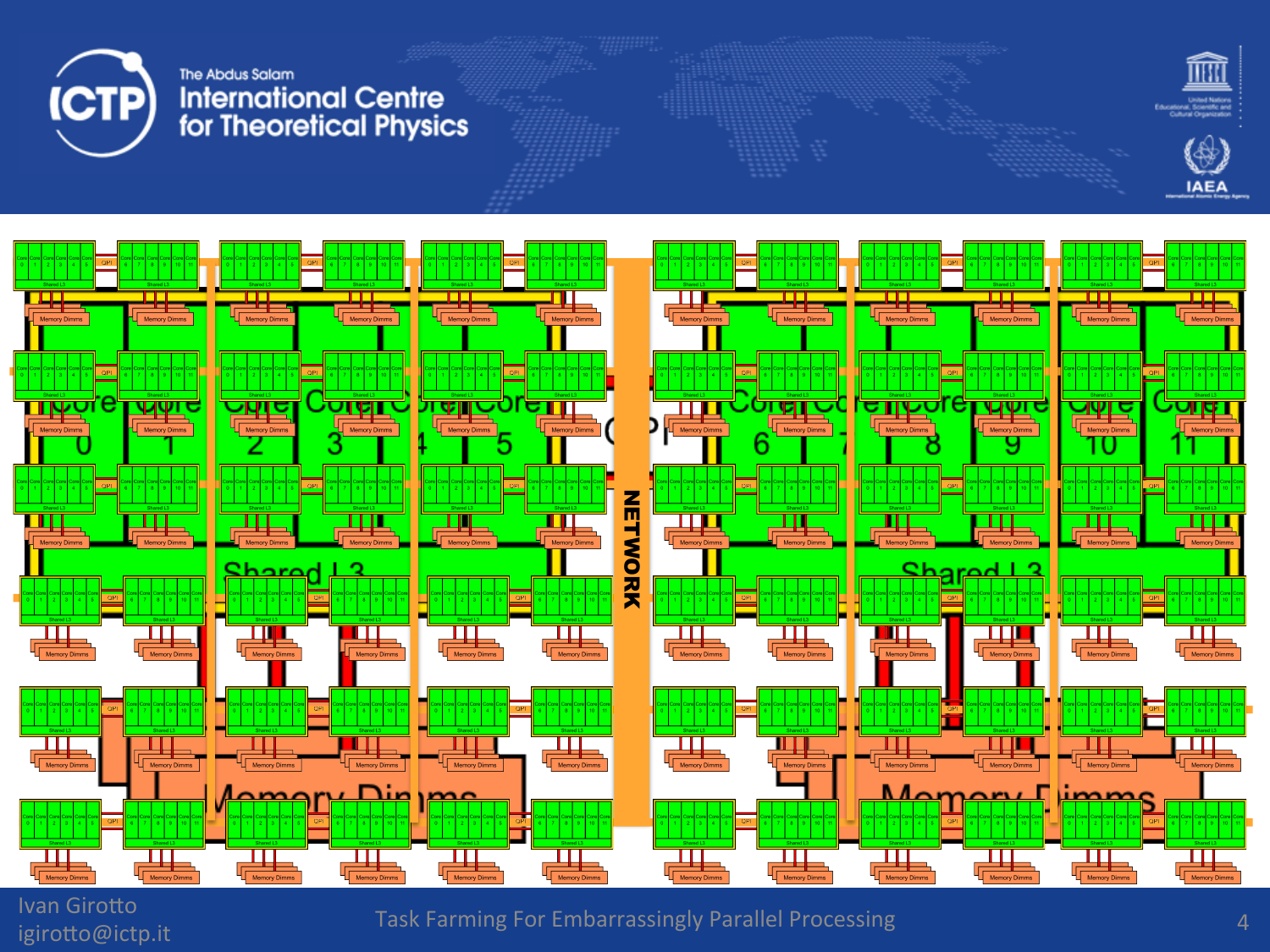



## **I** don't know about // Programming

# School on Parallel Programming and Parallel Architecture for HPC

#### **ICTP Scientific Calendar 2016, stay posted!!!**

Ivan Girotto

ivan Girotto<br>
igirotto@ictp.it **Task Farming For Embarrassingly Parallel Processing**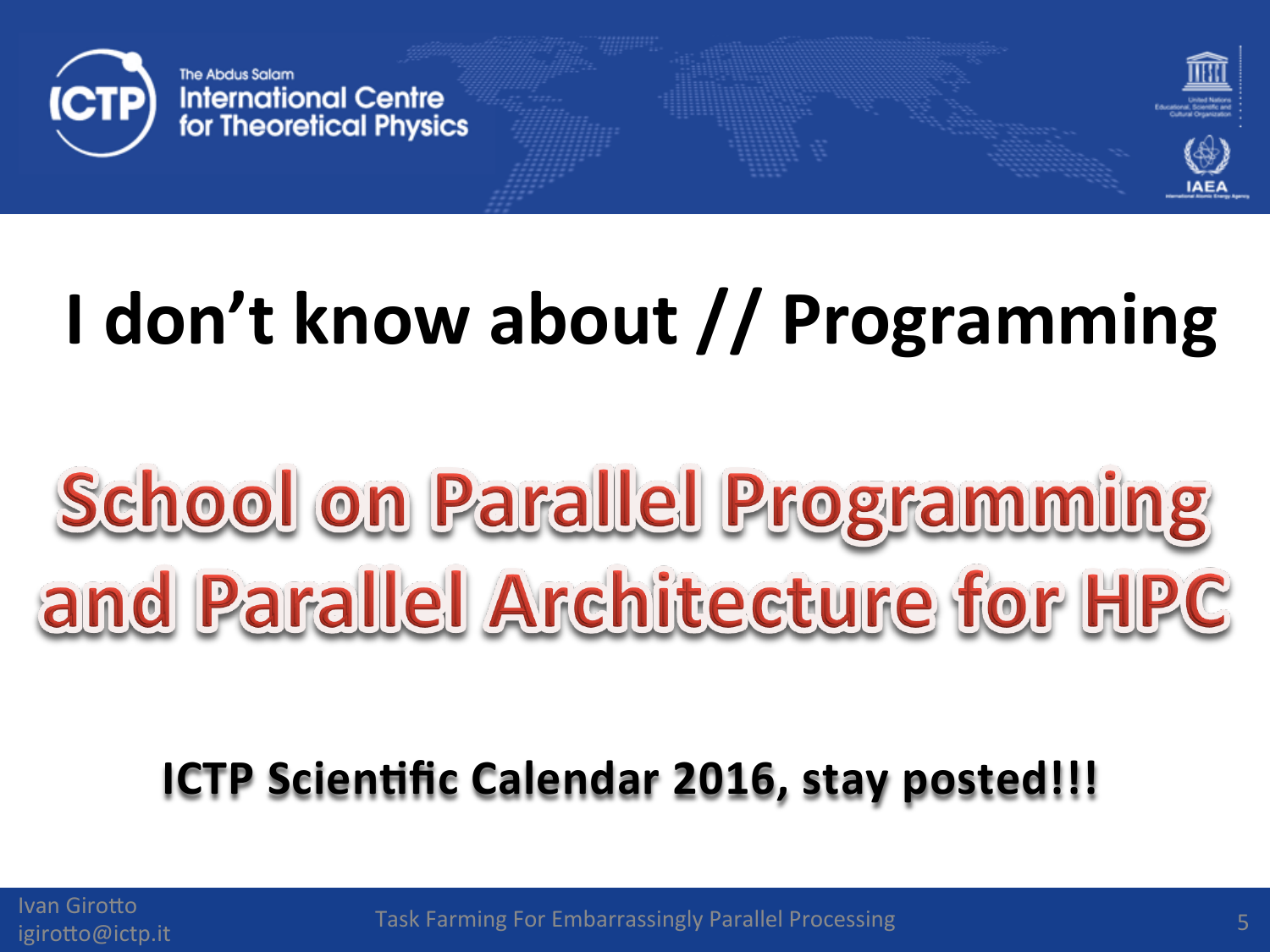



## ... but I'm lucky!!

- I am working on an embarrassing parallel problem
- I can divide the work in independent tasks (no communication) that can be performed in parallel
- Quite common in Computer Graphics, Bioinformatics, Genomics, HEP, anything else requiring processing of large data-set, sampling, ensemble modeling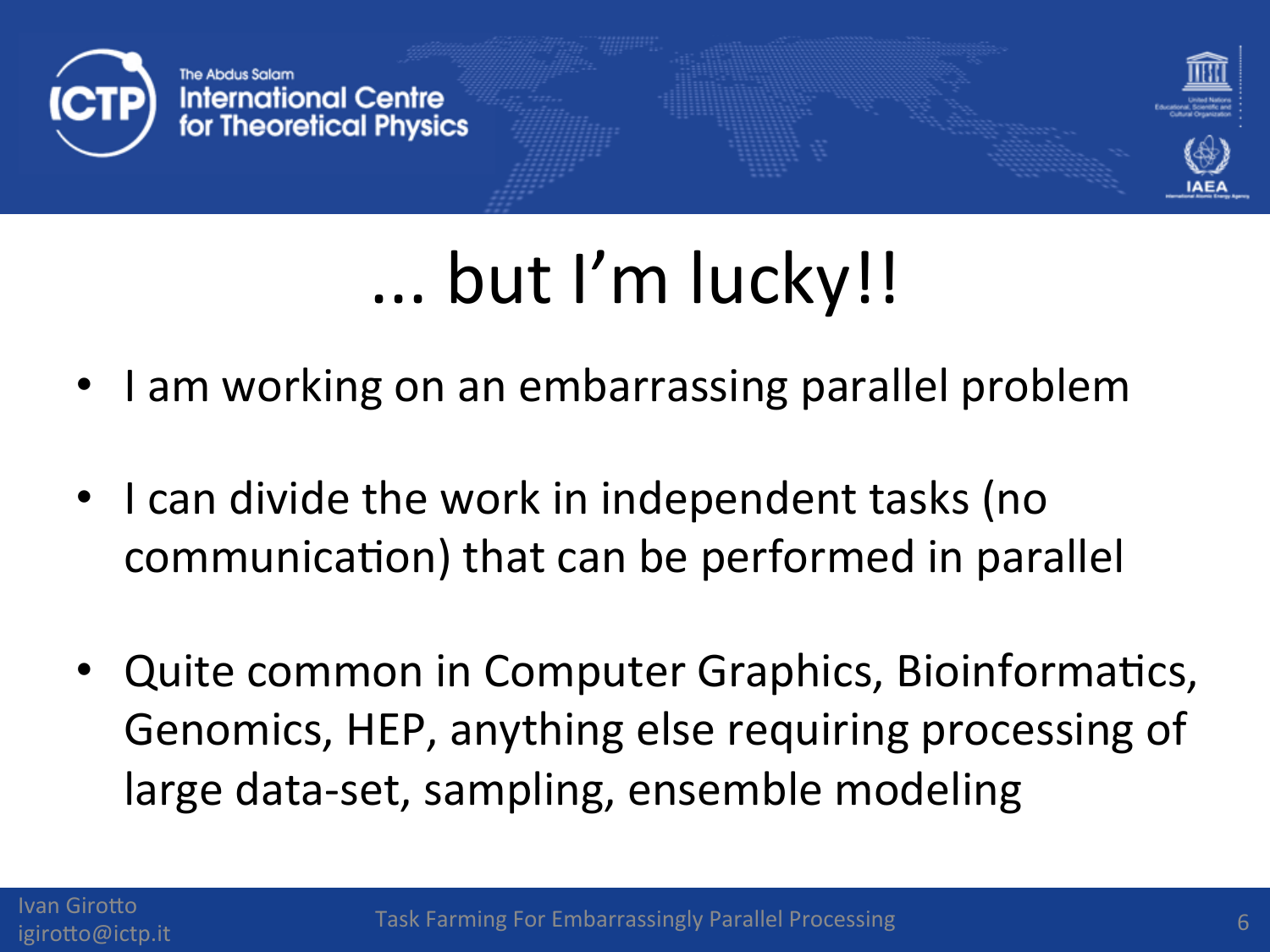



## Single Program on Multiple Data

- performing the same program (set of instructions) among different data
- Same model adopted by the MPI library
- A parallel tool is needed to handle the different processes working in parallel
- The MPI library provides the *mpirun* application to execute parallel instances of the same program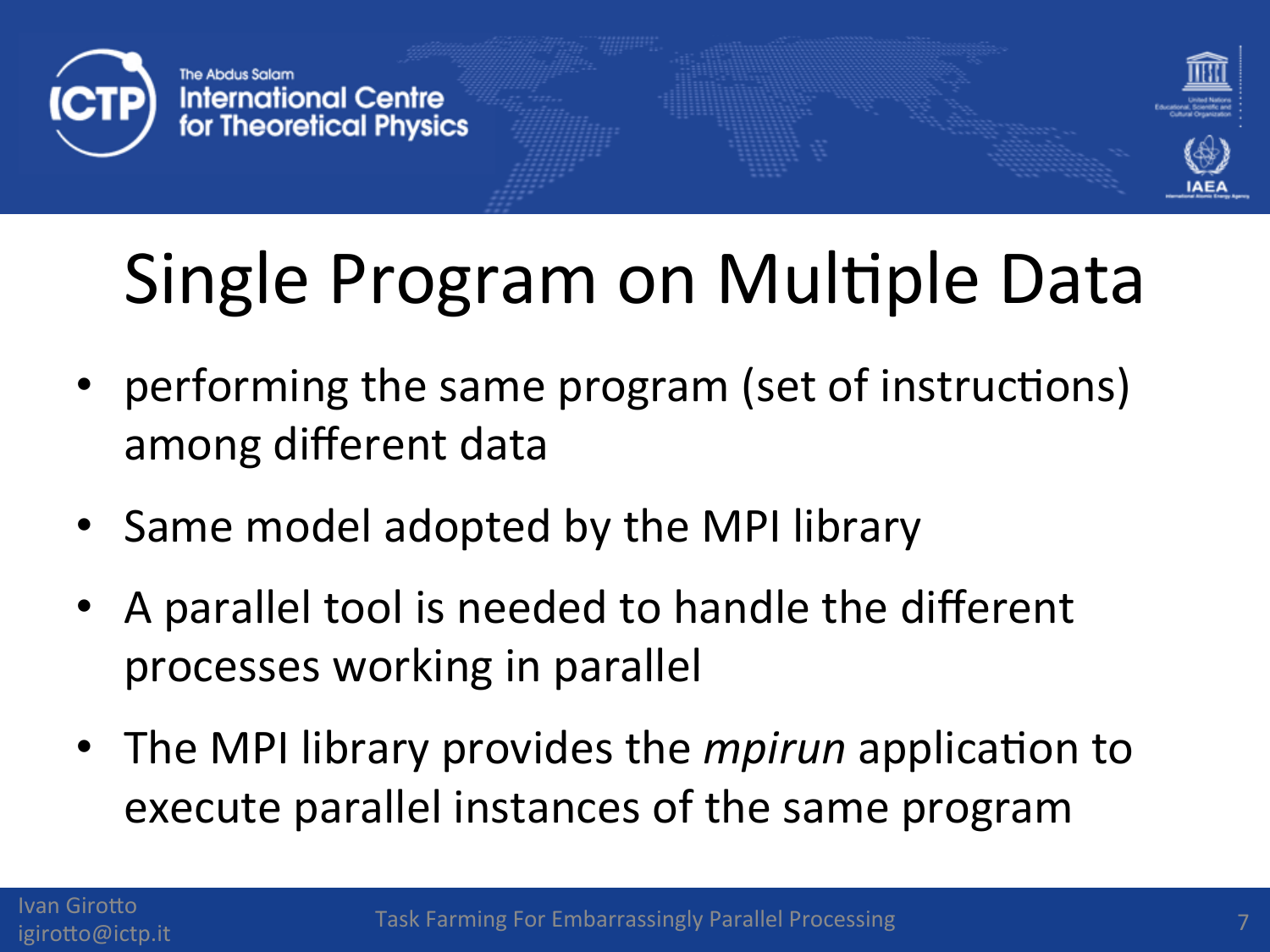



**IAEA** 

#### **\$ mpirun -np 12 my\_program.x**



Ivan Girotto<br>igillodietto.it igiroLo@ictp.it 

igiroLogical Task Farming For Embarrassingly Parallel Processing and Company of Company Research Research Research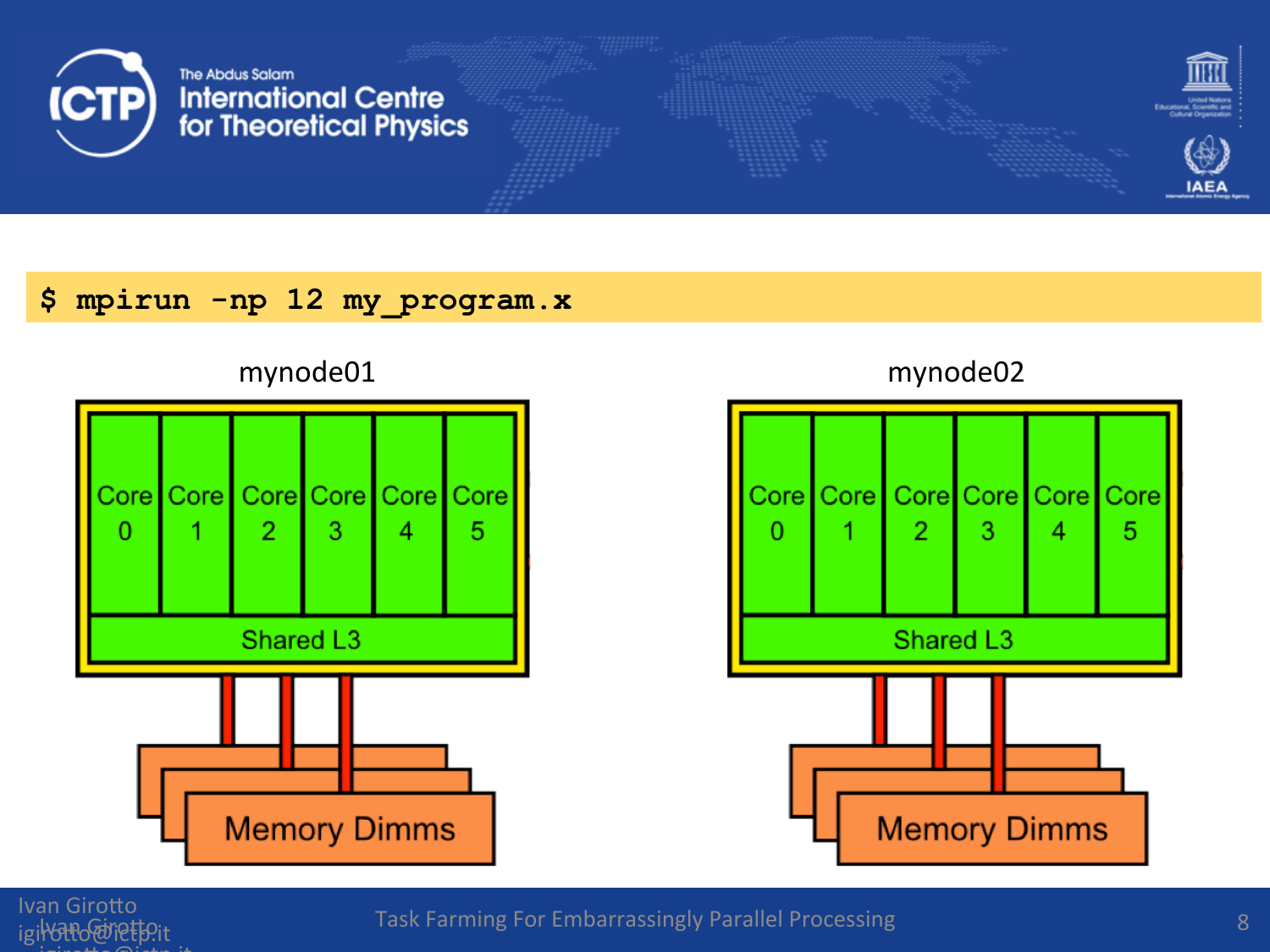The Abdus Salam **International Centre** for Theoretical Physics



**[igirotto@mynode01 ~]\$ mpirun -np 12 /bin/hostname mynode01 mynode02 PATH name mynode01**  common to all **mynode02 mynode01**  processes !! **mynode02 mynode01 mynode02 mynode01 mynode02 mynode01 mynode02** 

**Ivan Girotto** 

igiroLo@ictp.it Task Farming For Embarrassingly Parallel Processing <sup>9</sup>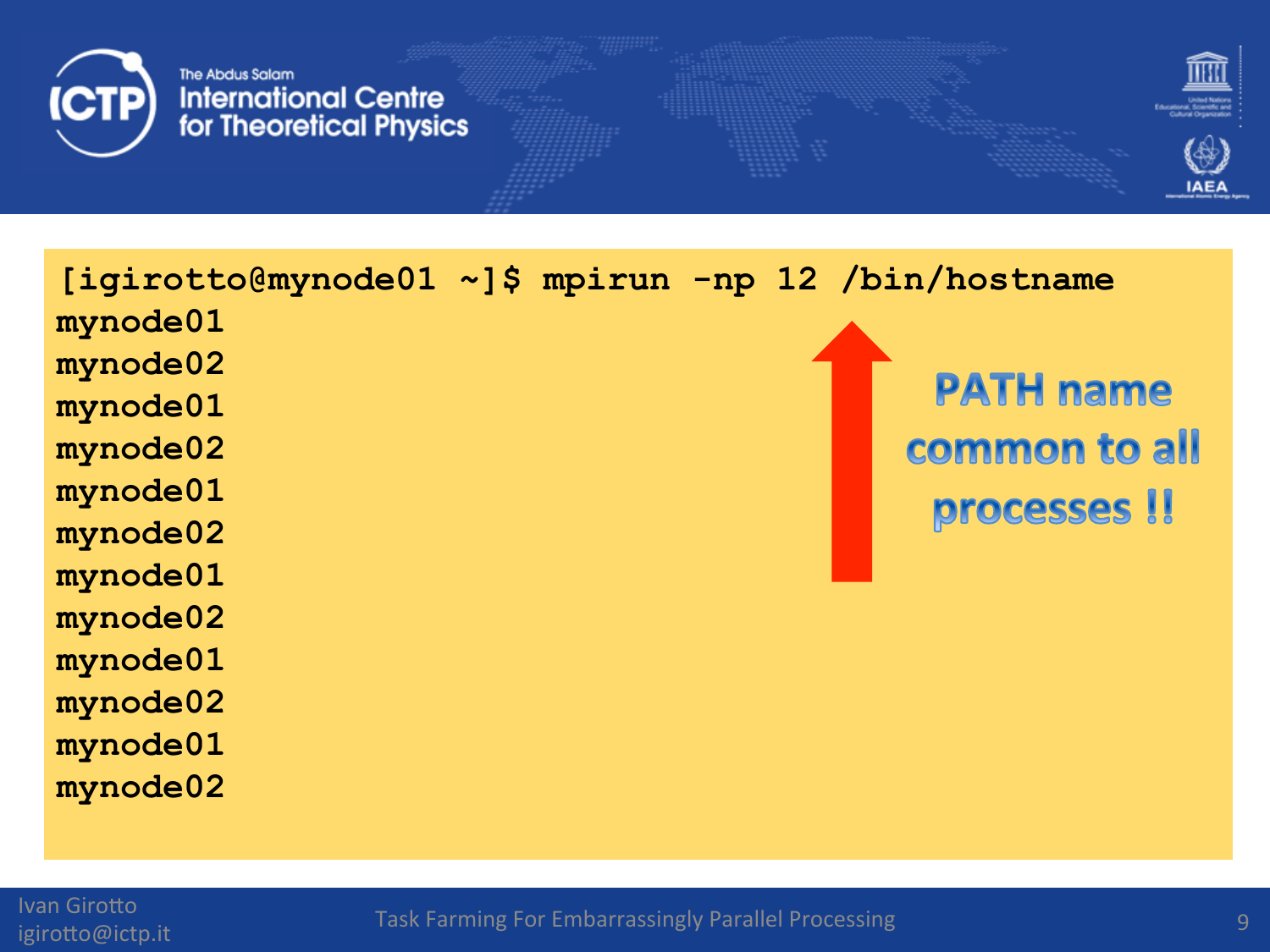

## Parallel Operations in Practice

- Parallel reading and computing in parallel is always allowed
- Parallel writing is extremely dangerous!
- To control the parallel flow each process should be unique and identifiable (ID)
- The OpenMPI implementation of the MPI library provides a series of environment variables defined for each MPI process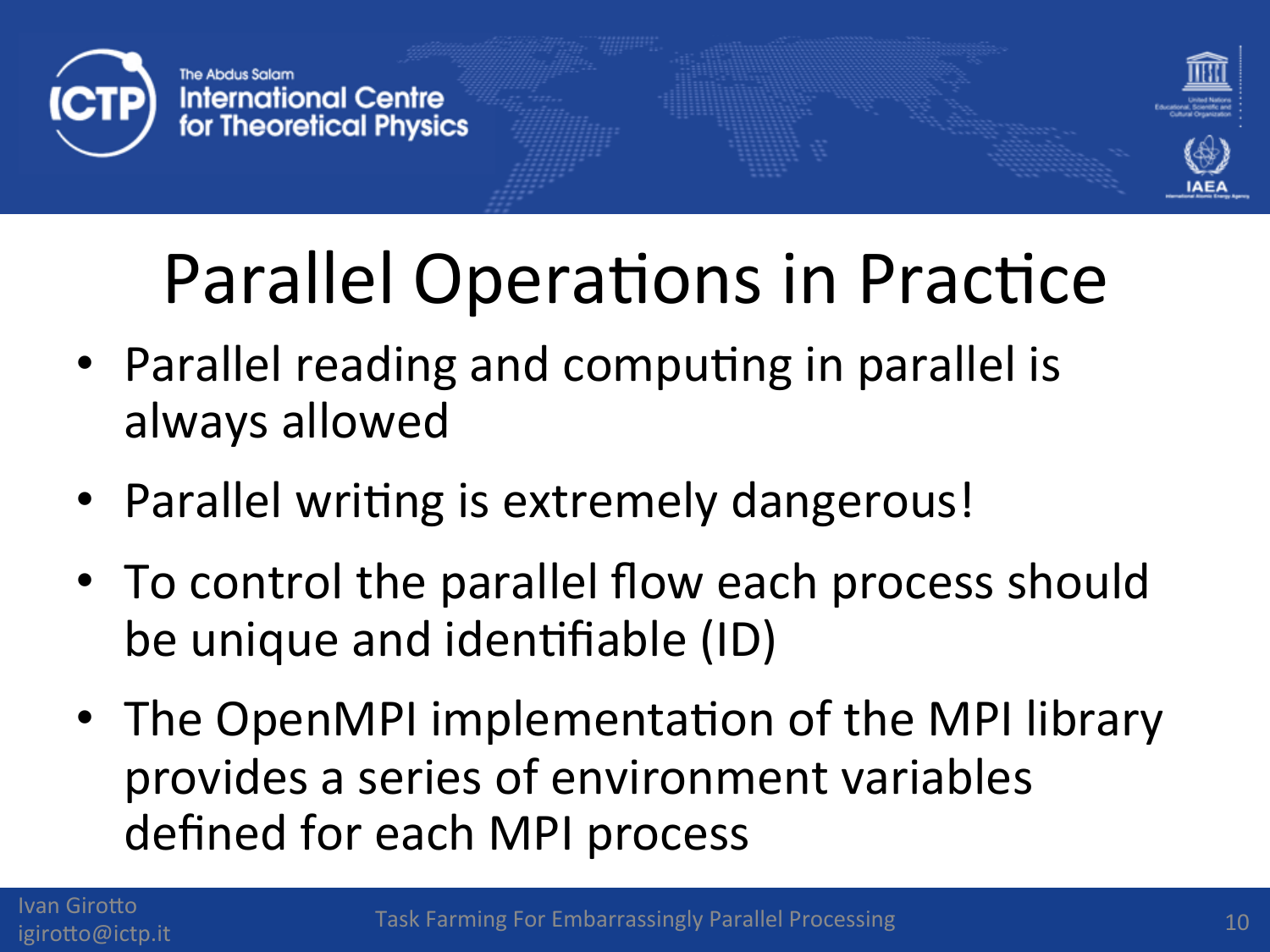

**OMPI COMM WORLD SIZE** - the number of processes in this process' MPI Comm\_World

#### **OMPI\_COMM\_WORLD\_RANK** - the MPI rank of this process

**OMPI\_COMM\_WORLD\_LOCAL\_RANK** - the relative rank of this process on this node within its job. For example, if four processes in a job share a node, they will each be given a local rank ranging from 0 to 3.

**OMPI\_UNIVERSE\_SIZE** - the number of process slots allocated to this job. Note that this may be different than the number of processes in the job.

**OMPI\_COMM\_WORLD\_LOCAL\_SIZE** - the number of ranks from this job that are running on this node.

**OMPI\_COMM\_WORLD\_NODE\_RANK** - the relative rank of this process on this node looking across ALL jobs. http://www.open-mpi.org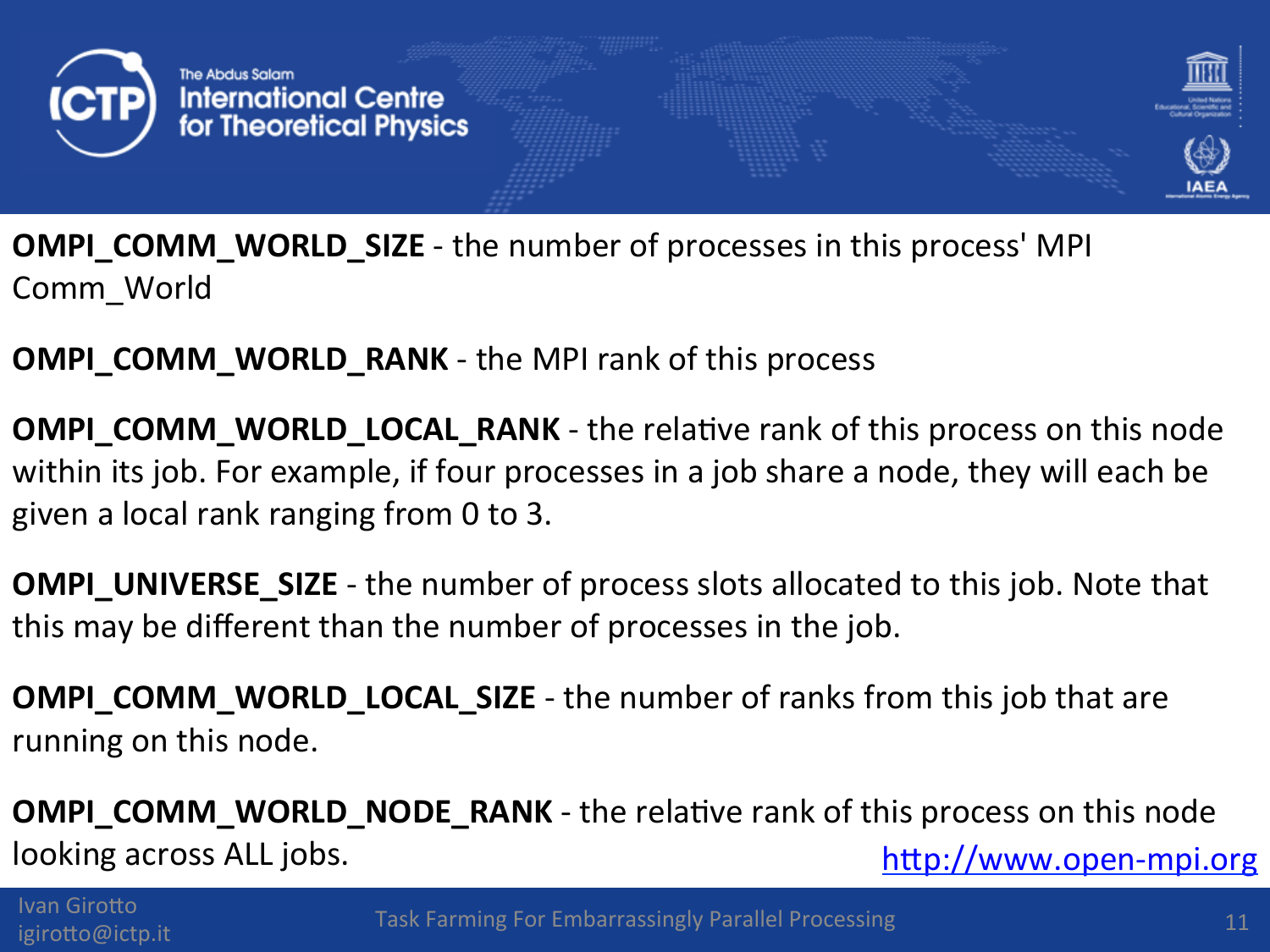



### In Python

import os myid = os.environ['OMPI COMM WORLD RANK']  $[\ldots]$ 

#### In BASH

#!/bin/bash myid=\${OMPI COMM WORLD RANK}  $[\ldots]$ 

[igirotto@mynode01 ~]\$ mpirun ./myprogram.[py/sh...]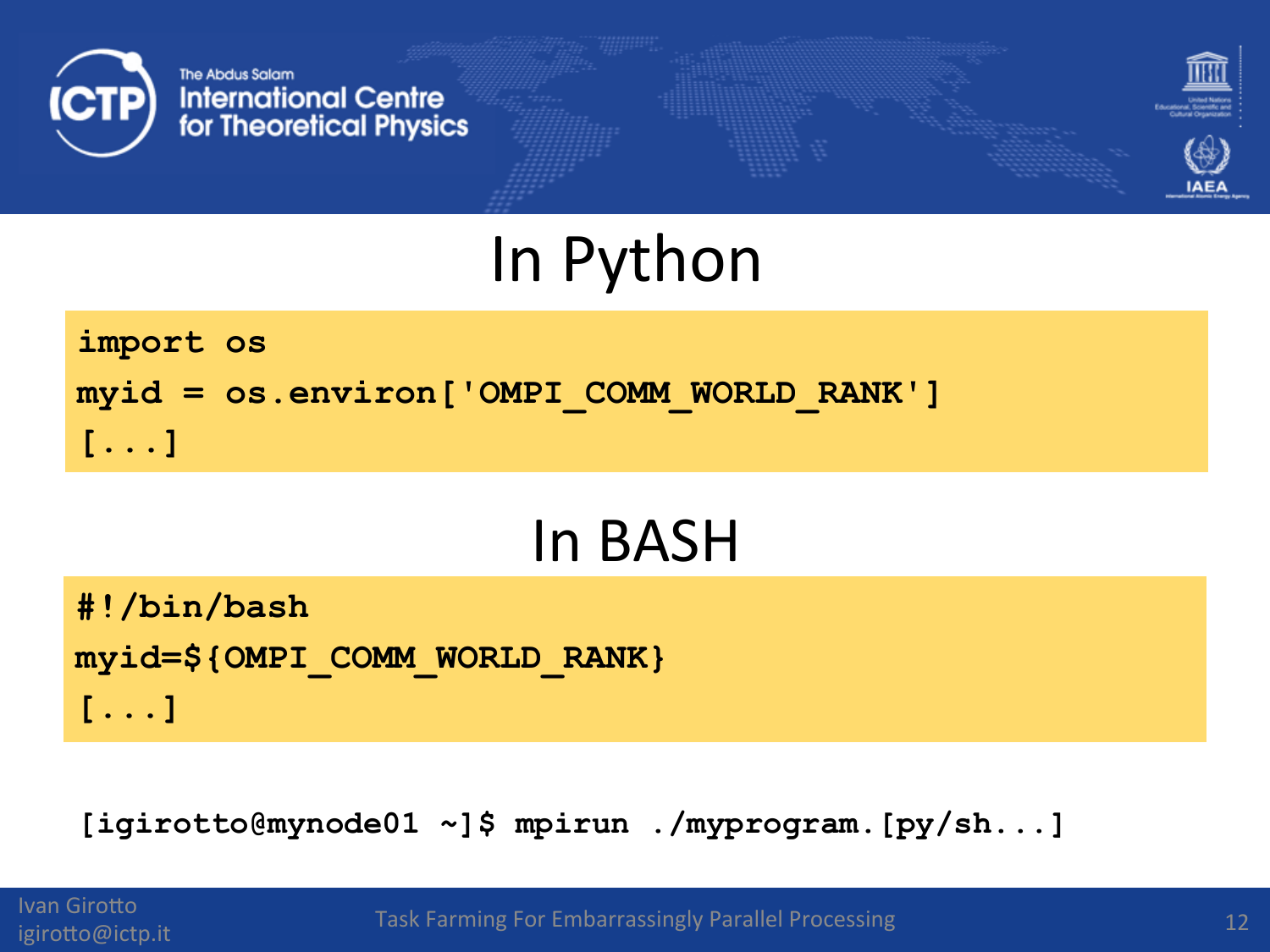

## Possible Applications

- Executing multiple instances on the same program with different inputs/initial cond.
- Reading large binary files by splitting the workload among processes
- Searching elements on large data-sets
- Other parallel execution of embarrassingly parallel problem (no communication among tasks)